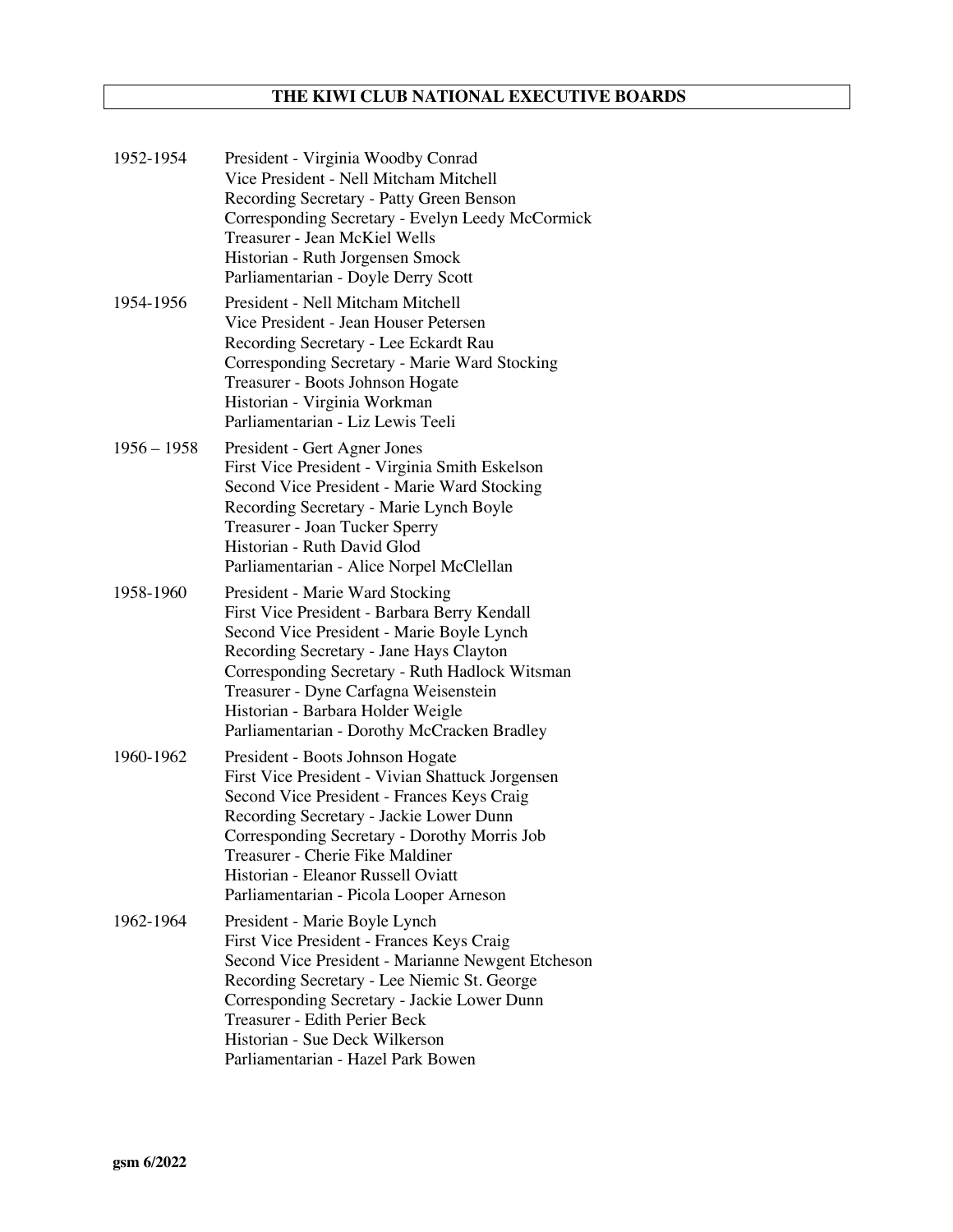# **THE KIWI CLUB NATIONAL EXECUTIVE BOARDS**

| 1962-1964 | President - Marie Boyle Lynch<br>First Vice President - Frances Keys Craig<br>Second Vice President - Marianne Newgent Etcheson<br>Recording Secretary - Lee Niemic St. George<br>Corresponding Secretary - Jackie Lower Dunn<br>Treasurer - Edith Perier Beck<br>Historian - Sue Deck Wilkerson<br>Parliamentarian - Hazel Park Bowen                                                                          |
|-----------|-----------------------------------------------------------------------------------------------------------------------------------------------------------------------------------------------------------------------------------------------------------------------------------------------------------------------------------------------------------------------------------------------------------------|
| 1964-1966 | President - Vivian Shattuck Jorgensen<br>First Vice President - Lou Barnes Lander<br>Second Vice President - Marge Soltesz Smith<br>Secretary* - Norma Adams Boyd<br>Treasurer - Fran Ruland Fitzstephens<br>Historian - Marilyn Myers Main, Historian<br>Parliamentarian** - Marie Boyle Lynch<br>* Recording/Corresponding Secretary positions combined<br>**Immediate Past President becomes Parliamentarian |
| 1966-1968 | President - Marge Soltesz Smith<br>First Vice President - Norma Adams Boyd<br>Second Vice President - Evelyn Leedy McCormick<br>Secretary - Sandra Gilman Wilner<br>Treasurer - Marilyn Myers Main<br>Historian - Martha Lou Findeiss<br>Parliamentarian - Vivian Shattuck Jorgensen                                                                                                                            |
| 1968-1970 | President - Sandra Gilman Wilner<br>First Vice President - Nita Bounds Anders<br>Second Vice President - Dottie McCracken Bradley<br>Secretary - Donna Folkers Goldfein<br>Treasurer - Lou Barnes Lander<br>Historian - Marj Thalin Leahy<br>Parliamentarian - Marge Soltesz Smith                                                                                                                              |
| 1970-1972 | President - Donna Folkers Goldfein<br>First Vice President - Marilyn Myers Main<br>Second Vice President - Lou Barnes Lander<br>Secretary - Mamie Byrd Jannette<br>Treasurer - Mary Lou Magill Johnson<br>Historian - Lee Niemic St. George<br>Parliamentarian - Sandra Gilman Wilner                                                                                                                           |
| 1972-1974 | President - Mamie Boyd Jannette<br>First Vice President - Bee Crocker Hansen<br>Second Vice President - Ruth MacKay McIsaac<br>Secretary - Chris Debraggio Bock<br>Treasurer - Dorothy Dyson Ely<br>Historian - Mary Kay Swanson Arnerich<br>Parliamentarian - Donna Folkers Goldfein                                                                                                                           |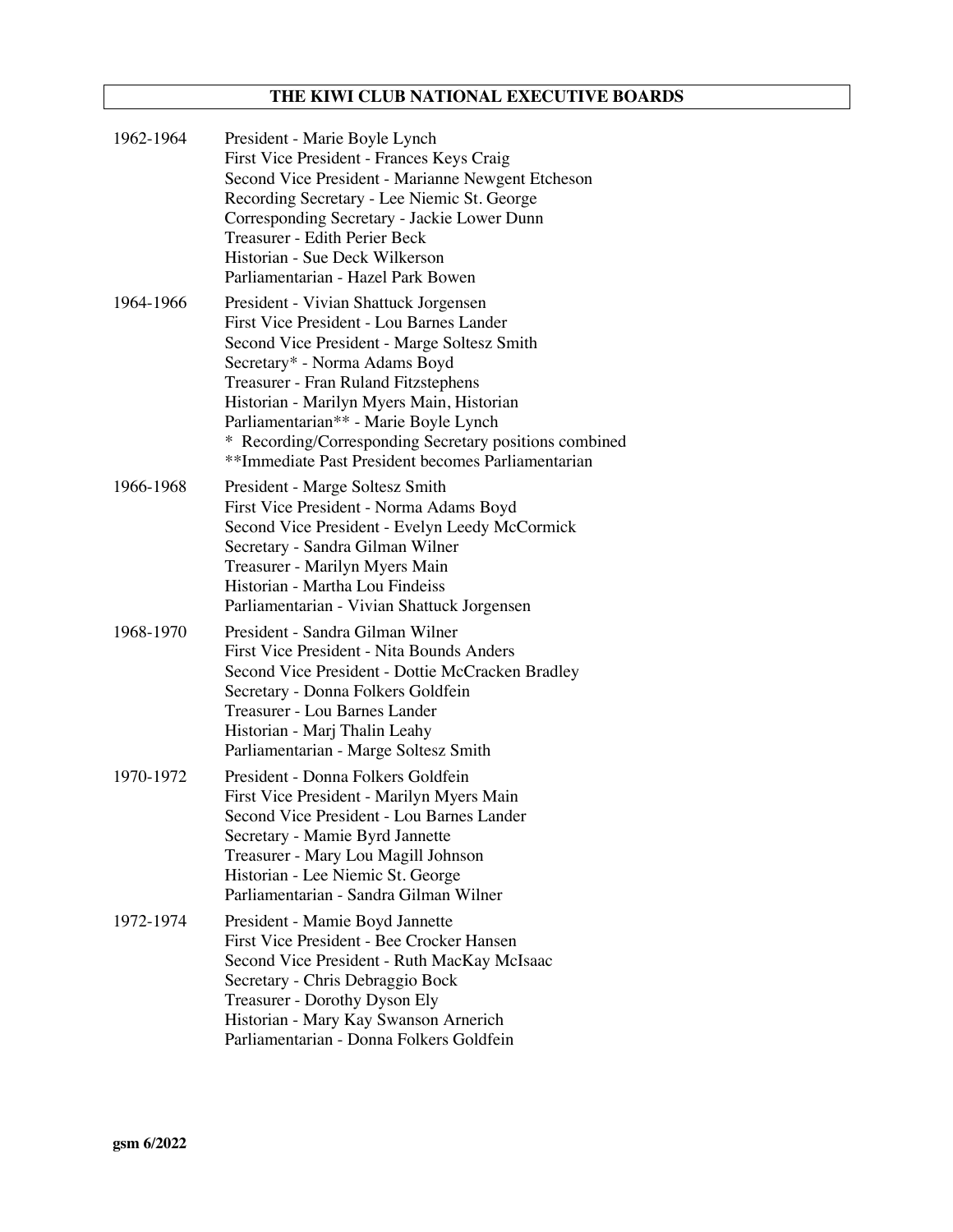# **NATIONAL EXECUTIVE BOARDS**

| 1974-1976 | President - Bee Crocker Hansen<br>First Vice President - Polly Toll Anderson<br>Second Vice President - Nita Bounds Anders<br>Secretary - Ruth MacKay McIsaac<br>Treasurer - Lu Mitchell Arens<br>Parliamentarian - Mamie Byrd Jannette<br>*Historian position eliminated                                                                                                          |
|-----------|------------------------------------------------------------------------------------------------------------------------------------------------------------------------------------------------------------------------------------------------------------------------------------------------------------------------------------------------------------------------------------|
| 1976-1978 | President - Polly Toll Anderson<br>First Vice President - Nancy Burgess Edmiston<br>Second Vice President - Margot Crutchfield Ries<br>Secretary - Linda Andrl Galbraith<br>Treasurer - Marjorie Swanson Lentz<br>Parliamentarian - Bee Crocker Hansen                                                                                                                             |
| 1978-1980 | President - Margot Crutchfield Ries<br>First Vice President* - Jackie B. Martell<br>Second Vice President - Marge Swanson Lentz<br>Secretary - Barbara Kelling Hollow<br>Treasurer - Patricia Houk Mortensen<br>Parliamentarian - Polly Toll Anderson<br>*Jo Sharp McFadden was appointed First Vice President<br>in January 1979 for the remainder of 1978-1980 term              |
| 1980-1982 | President - Barbara Kelling Hollow<br>First Vice President - Jo Sharp McFadden<br>Second Vice President* - Jackie Dickerson Reese<br>Secretary - Shirley Koch Watters<br>Treasurer - Nicki Kingman Sindt<br>Parliamentarian - Margot Crutchfield Ries<br>*Jerry Ann Wheatley Piontkowski was appointed Second Vice President in<br>August 1981 for the remainder of 1980-1982 term |
| 1982-1984 | President - Jo Sharp McFadden<br>First Vice President - Shirley Koch Watters<br>Second Vice President - Donna Delbert Crawley<br>Secretary - Dorothy McHugh Sullivan<br>Treasurer - Bettye Beeson Betts<br>Parliamentarian - Barbara Kelling Hollow                                                                                                                                |
| 1984-1986 | President - Shirley Koch Watters<br>First Vice President - Bettye Beeson Betts<br>Second Vice President - Sandy Flaiz Martin<br>Secretary - Cindy Mantiply Ryan<br>Treasurer - Suzy Gregg Hard<br>Parliamentarian - Jo Sharp McFadden                                                                                                                                              |
| 1986-1988 | President - Cindy Mantiply Ryan<br>First Vice President - Nancy Madden Hoffman<br>Second Vice President - Charlene Jackson Beck<br>Secretary - Jane McDonald Jamison<br>Treasurer - Diane Carrigan Betts<br>Parliamentarian - Shirley Koch Watters                                                                                                                                 |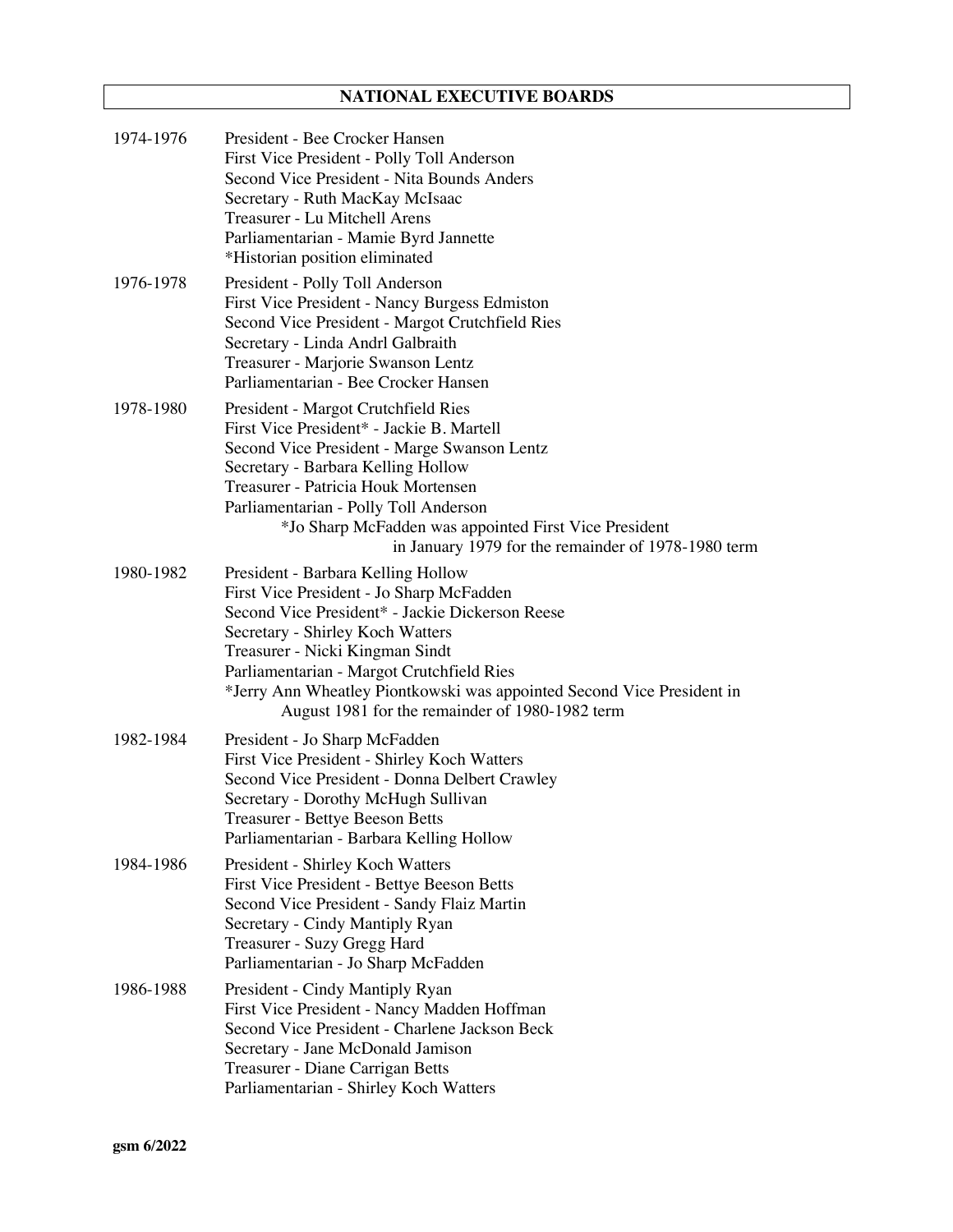# **NATIONAL EXECUTIVE BOARDS**

| 1988-1990 | President - Nancy Madden Hoffman<br>First Vice President - Jane McDonald Jamison<br>Second Vice President - Sandra Koerth Kickhoefer Hoelting<br>Secretary - Cyndi Casey Upthegrove<br>Treasurer - Mary Mahan Hilberg<br>Parliamentarian - Cindy Mantiply Ryan                                                                                  |
|-----------|-------------------------------------------------------------------------------------------------------------------------------------------------------------------------------------------------------------------------------------------------------------------------------------------------------------------------------------------------|
| 1990-1992 | President - Mary Mahan Hilberg<br>First Vice President - Sandra Koerth Kickhoefer Hoelting<br>Second Vice President - Linda Hutchinson Hieger<br>Secretary - Gerrie Skaggs McAlhany<br>Treasurer - Fa Brink Kelley<br>Parliamentarian - Nancy Madden Hoffman                                                                                    |
| 1992-1994 | President - Sandra Koerth Kickhoefer Hoelting<br>First Vice President - Linda Hutchinson Hieger<br>Second Vice President - Fa Brink Kelley<br>Secretary - Donna Lichty Bartow<br>Treasurer - Janet Dunlap Shinee<br>Parliamentarian - Mary Mahan Hilberg                                                                                        |
| 1994-1996 | President - Linda Hutchinson Timberlake<br>First Vice President - Janet Dunlap Shinee<br>Second Vice President - Gaile Shudy Chiles<br>Secretary - Sherri Engle Hammond Lowe<br>Treasurer - Carol Nordman Hutchison<br>Parliamentarian - Sandra Koerth Kickhoefer Hoelting                                                                      |
| 1996-1998 | President - Sherri Engle Lowe<br>First Vice President - Gaile Shudy Chiles<br>Second Vice President - Carol Nordman Hutchison<br>Secretary - Mary Lu Schmitt Keyser<br>Treasurer - Diane Shubat Mayer<br>Parliamentarian - Linda Hutchison Hieger                                                                                               |
| 1998-2000 | President - Carol Nordman Hutchison<br>First Vice President - Mary Lu Schmitt Keyser<br>Second Vice President - Diane Shubat Mayer<br>Secretary - Donna "Dee" Bengston Ostner<br>Treasurer - Connie Leighliter Budge<br>Past President/Parliamentarian - Sherri Engle Lowe<br>*Parliamentarian titled changed to Past President/Parliamentarian |
| 2000-2002 | President - Mary Lu Schmitt Keyser<br>First Vice President - Connie Leighliter Budge<br>Second Vice President - Donna "Dee" Bengston Ostner<br>Secretary - Mona Newton Martin<br><b>Treasurer - Christine Watts Greenlaw</b><br>Past President/Parliamentarian - Carol Nordman Hutchison                                                        |
| 2002-2004 | President - Connie Leighliter Budge<br>Vice President - Donna "Dee" Bengston Ostner<br><b>Treasurer - Christine Watts Greenlaw</b><br>Secretary - Mary Richter Thrasher<br>Past President/Parliamentarian - Mary Lu Schmitt Keyser<br>*First and Second Vice President's duties combined                                                        |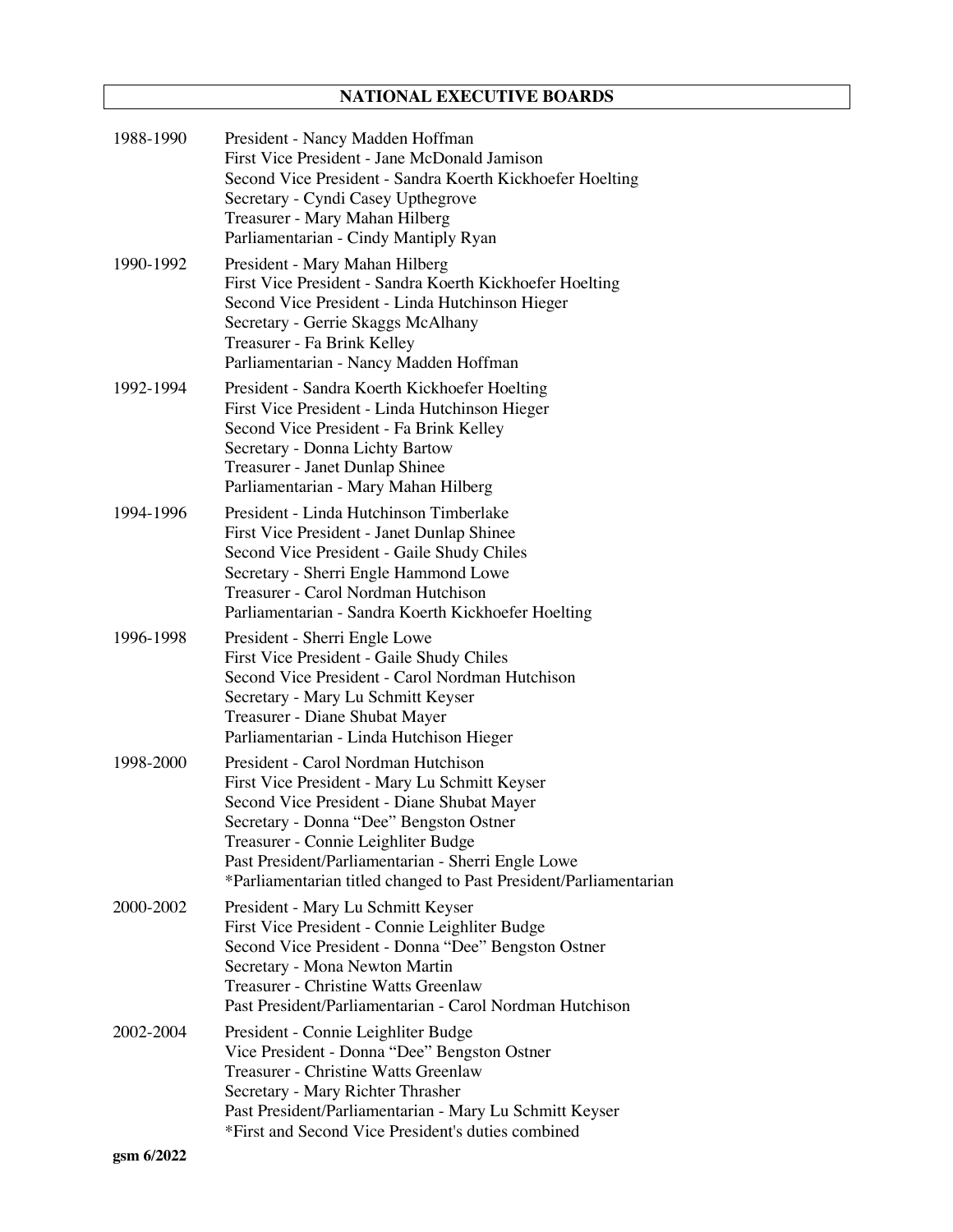# **NATIONAL EXECUTIVE BOARDS**

| 2004-2006 | President - Mary Richter Thrasher<br>Vice President - Suzanne Lorimer Parsons<br>Secretary - Cindi Youts Sanders<br>Treasurer - Kathryn Joy Minner<br>Past President/Parliamentarian - Connie Leighliter Budge                                                                                          |
|-----------|---------------------------------------------------------------------------------------------------------------------------------------------------------------------------------------------------------------------------------------------------------------------------------------------------------|
| 2006-2008 | President - Kathryn Joy Minner<br>Vice President - Cindi Youts Sanders<br>Secretary - Ernie Schade Reis<br>Treasurer - Virginia "Ginny" Day McKillop<br>Past President/Parliamentarian - Mary Richter Thrasher                                                                                          |
| 2008-2010 | President - Ernie Schade Reis<br>Vice President - Charlene Jackson Beck<br>Secretary - Jan Brown Hanson<br>Treasurer - Virginia "Ginny" Day McKillop<br>Past President/Parliamentarian - Kathryn Joy Minner                                                                                             |
| 2010-2012 | President - Virginia "Ginny" Day McKillop<br>Vice President - Jane Fullen Haag<br>Secretary - Cindi Youts Sanders<br>Treasurer - Jo Sharp McFadden<br>Past President/Parliamentarian Ernie Schade Rei                                                                                                   |
| 2012-2014 | President - Cindi Youts Sanders<br>Vice President - Jane Fullen Haag<br>Secretary - Janet Dunlap Craven<br>Treasurer - Jo Sharp McFadden<br>Past President/Parliamentarian - Virginia "Ginny" Day McKillop                                                                                              |
| 2014-2016 | President - Jane Fullen Haag<br>Vice President - Carol Kiley Buchanan<br>Secretary - Stephanie McCauley Butler<br>Treasurer - Jo Sharp McFadden<br>Past President/Parliamentarian - Cindi Youts Sanders                                                                                                 |
| 2016-2018 | President - Jo Sharp McFadden<br>Vice President - Casey Caccioppo Bode<br>Secretary - Kathy Poppenberg Kridel<br>Treasurer - Kat Applegate Walton<br>Past President/Parliamentarian - Jane Fullen Haag<br>*Kay Middleton was appointed Treasurer in August, 2017 for the remainder<br>of 2018-2020 term |
| 2018-2020 | President - Kathy Poppenberg Kridel<br>Vice President - K.Lynn Hoffmann Yelvington<br>2nd Vice President - Connie Leighliter Budge<br>Secretary - Shirlee Keyes Albrecht<br>Treasurer - Sam Gooch<br>Past President/Parliamentarian - Jo Sharp McFadden                                                 |